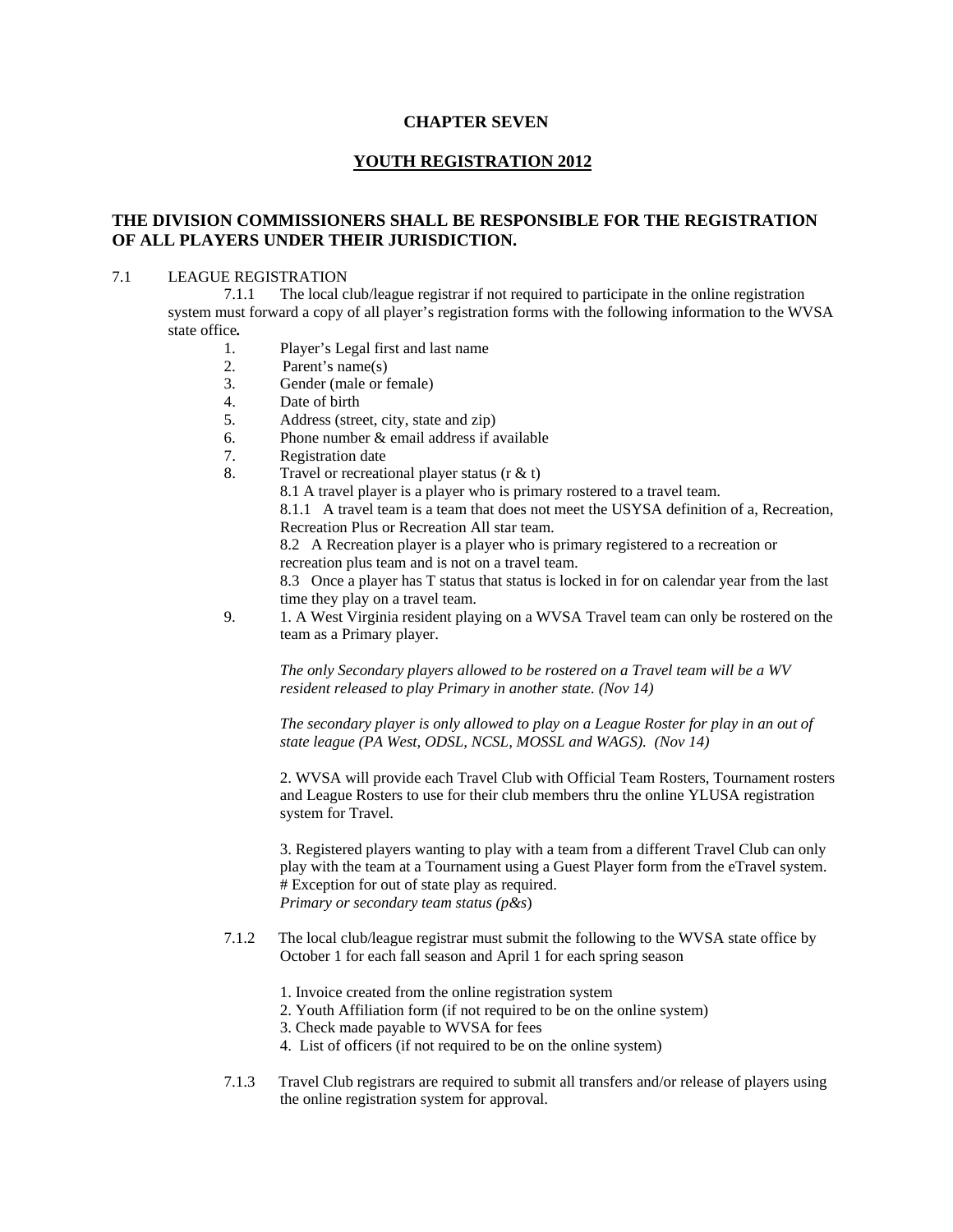- 7.1.4 Each local club/league must register their players using the current computer program approved by WVSA board. If club/league has less than 250 members, they can send information in 7.1.1 on each player and pay \$1.00 per player data entry fee to WVSA in addition to their normal registration fees.
- 7.1.5 Each local Travel club/league shall print us youth soccer membership pass cards for each of their registered players using the online registration system.
	- 1**.** The coach of each team will hold the membership pass portion, with signatures and photos.
	- 2. The pass card must be signed by the Club/League Registrar, except when required to be signed by the Director of Member Services after pictures are affixed to the card.

#### 7.2 Rosters

- 7.2.1 All leagues must keep up to date team rosters using the online registration system on file with WVSA**.**
- 7.2.2 Local club/league registrars are to issue a team roster with his/her signature to each coach in their club/league. This roster shall be in the coach's possession at all times.
- 7.2.3 Once a roster has been set, any changes to the roster fall under the add/transfer rules even if the club/league's season of the seasonal year has not yet started.
- 7.2.4 Players cannot be switched from team to team without completing a transfer request to the WVSA Director of Member Services.
- 7.2.5 State stamped rosters are required for teams traveling to tournaments outside of West Virginia Soccer Association and teams entered in all WVSA cup**s.**

Rosters for teams traveling to Tournaments will be prepared by the Club/League Registrar and submitted and approved by the WVSA Director of Member Services.

Official Rosters for WVSA Cups will be prepared by the WVSA Director of Member Services and sent directly to check-in for the competition.

Note: Travel Permits are required by WVSA for all teams playing in out of state tournaments in Regions II, III and IV. The eTravel link used for creating travel permits is located at www.wvsoccer.net.

Travel notification is required by WVSA for Region I tournaments at no charge using the same procedure and link.

7.3 Out of state players (as per USYSA rule #4.2.2 & WVSA rule #2.1.4)

A player residing in another state must obtain permission from *both national state* associations prior to being placed on WVSA team roster.

7.3.1 A WVSA player/team status form must be completed online for each player, and payment made before approval will be granted by the Director of Member Services.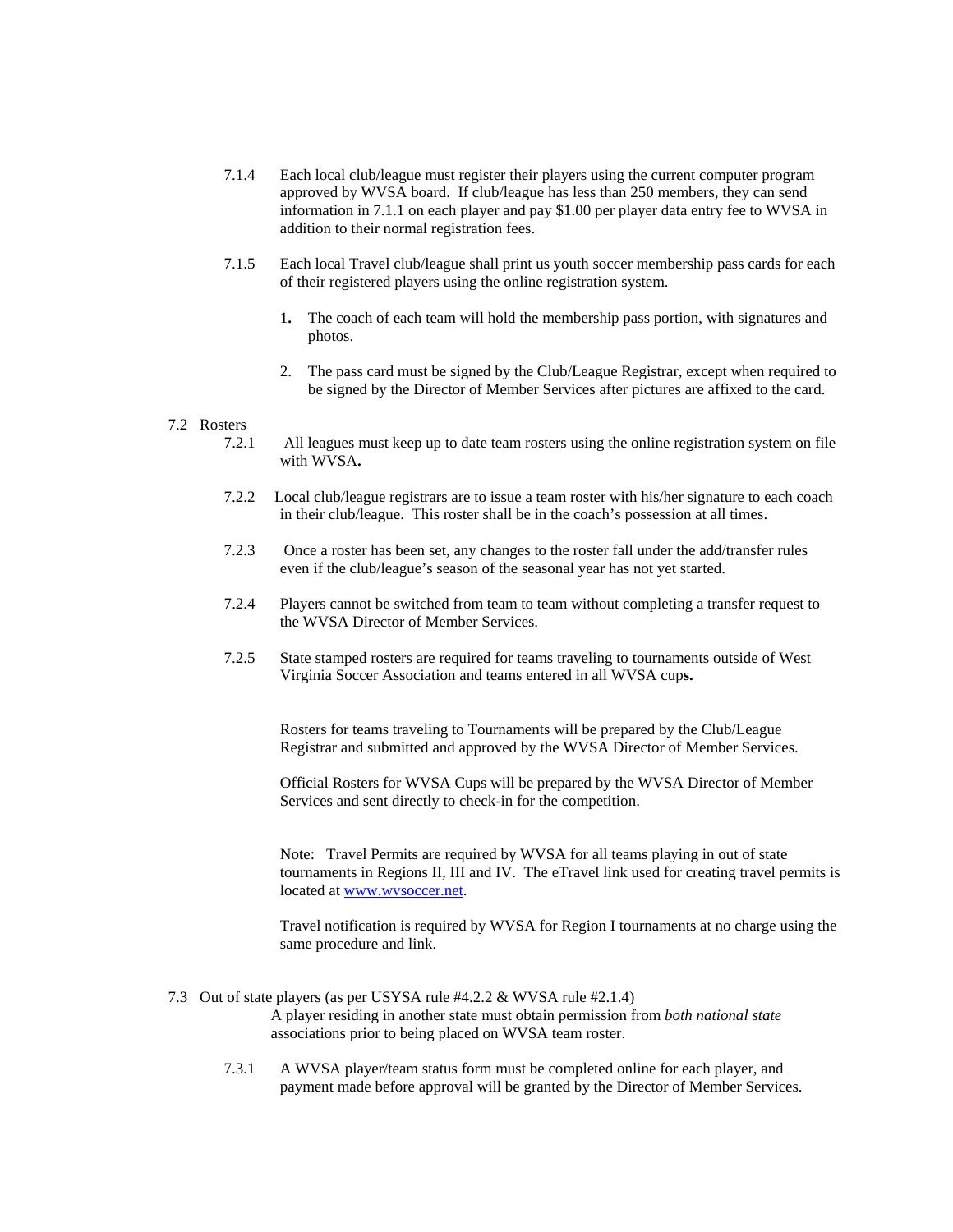7.3.2 *Players who reside in national state associations [NSA] outside of WV must use their respective state's form along with the WVSA player/team status online form for their state of residence***.** 

\*Links for all forms mentioned in this chapter may be found in the youth registration section of the WVSA website or by contacting the WVSA Director of Member Services (jude@wvsoccer.net).

7.3.3 The WVSA Director of Member Services will process the paperwork and return it to the other state. The player may not be placed on a WVSA roster or participate with a WVSA team until the approved permission form has been received from the other state.

#### 7.4 WV players playing out of state

A WV player wishing to play in another state must obtain permission from both national state associations prior to being placed on a team roster in another state.

- 7.4.1 An online WVSA player/team status form must be completed for each player, and submitted with payment to the WVSA Director of Member Services, along with a copy of the player's birth certificate. Please refer to the directions on our website (www.wvsoccer.net) for the state where you wish to play.
- *7.4.2* Players who wish to play in national state associations [NSA] outside of WV may be required to use the respective state's form along with the WVSA online player/team status form
- 7.4.3 The WVSA Director of Member Services will process the paperwork and obtain permission from the other state.

#### 7.5 Teams playing out of state

Teams playing in leagues outside of WV must apply for permission from the **WVSA**.

- 7.5.1 The Travel Club/League Registrar is required to submit the online permission to play in an out of state league form. The form will be processed by the Director of Member Services to the other state for approval.
- 7.5.2 Teams must register their players with the WV Soccer Association.
- 7.5.3 Copies of the Official Team Roster from the online registration system will be submitted to the other state with your permission request form.
- 7.5.4 Permission is granted on a team by team basis and must be renewed each seasonal year.
- 7.5.5 Teams playing league games in another state will use their WVSA player pass cards.
- 7.5.6 No player pass cards stamped or issued by a national state association other than West